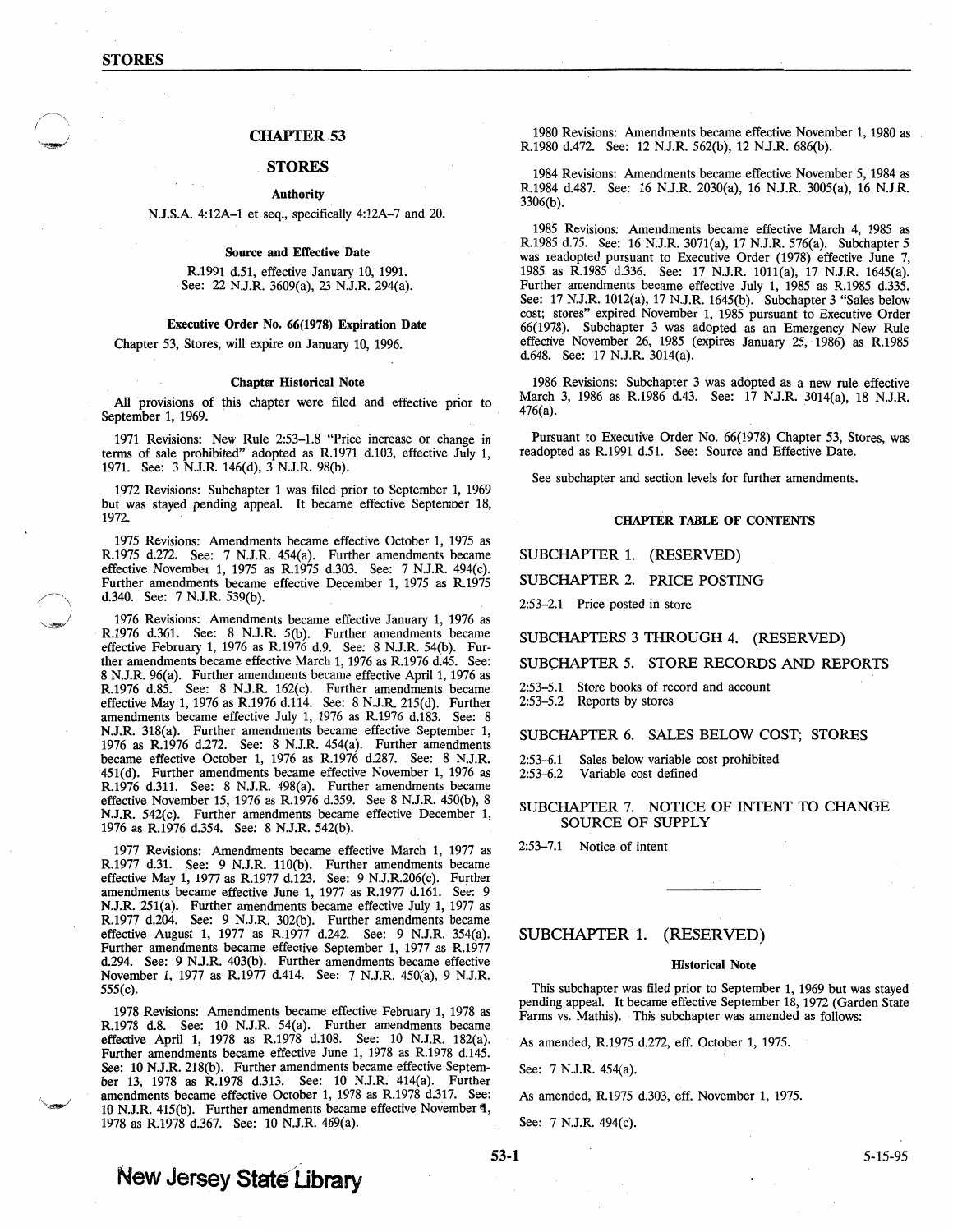As amended, R.1975 d.340, eff. December. 1, 1975. See: 7 N.J.R. 539(b). As amended, R.1975 d.361, eff. January 1, 1976. See: 8 N.J.R. 5(b). As amended, R.1976 d.9, eff. February 1, 1976. See: 8 N.J.R. 54(b). As amended, R.1976 d.45, eff. March 1, 1976. See: 8 N.J.R. 96(a). As amended, R.1975 d.85, eff. April 1, 1976. See: 8 N.J.R. 162(c). As amended, R.1976 d.114, eff. May 1, 1976. See: 8 N.J.R. 215(d). As amended, R.1976 d.183, eff. July 1, 1976. See: 8 N.J.R. 318(a). As amended, R.1976 d.272, eff. September 1, 1976. See: 8 N.J.R. 454(a). As amended, R.1976 d.287, eff. October 1, 1976. See: 8 N.J.R. 451(d). As amended, R.1976 d.311, eff. November 1, 1976. See: 8 N.J.R. 498(a). As amended, R.1976 d.354, eff. December 1, 1976. See: 8 N.J.R. 542(b). As amended, R.1977 d.31, eff. March 1, 1977. See: 9 N.J.R. 110(b). As amended, R.1977 d.123, eff. May 1, 1977. See: 9 N.J.R. 206(c). As amended, R.1977 d.161, eff. June 1, 1977. See: 9 N.J.R. 251(a). As amended, R.1977 d.204, eff. July 1, 1977. See: 9 N.J.R. 302(b). As amended, R.1977 d.242, eff. August 1, 1977. See: 9 N.J.R. 354(a). As amended, R.1977 d.294, eff. September 1, 1977. See: 9 N.J.R. 403(b). As amended, R.1977 d.414, eff. November 1, 1977. See: 7 N.J.R. 450(a), 9 N.J.R. 555(c). As amended, R.1978 d.8, eff. February 1, 1978. See: 10 N.J.R. 54(a). As amended, R.1978 d.108, eff. April 1, 1978. See: 10 N.J.R. 182(a). As amended, R.1978 d.145, eff. June 1, 1978. See: 10 N.J.R. 218(b). As amended, R.1978 d.317, eff. October 1, 1978. See: 10 N.J:R. 415(b).

As amended, R.1978 d.313, eff. September 13, 1978.

 $5-15-95$ 

See: 10 N.J.R. 414(a).

As amended, R.1978 d.367, eff. November 1, 1978. See: 10 N.J.R. 469(a). As amended, R.1978 d.395, eff. December 1, 1978. See: 10 N.J.R. 526(b). As amended, R.1978 d.418, eff. January 1, 1979. See: 11 N.J.R. 3(a). As amended, R.1979 d.34, eff. February 1, 1979.

See: 11 N.J.R. 58(a).

Repealed, R.1980 d.472, eff. November 1, 1980. See: 12 N.J.R. 562(b), 12 N.J.R. 686(b).

# SUBCHAPTER 2. PRICE POSTING

### 2:53-2.1 Price posted in store

(a) Every licensed store shall post at the milk display case a current price list showing all the prices at which it will sell milk and milk products.

(b) The price posting shall be so placed in the store that it may be readily seen and read by all customers purchasing milk or milk products.

(c) Prices legibly marked on the individual containers of each and every package of milk or milk products offered for sale will be deemed as compliance with this provision.

# SUBCHAPTER 3. (RESERVED)

#### Subchapter Historical Note

Emergency Repeal: R.1990 d.252, effective April 25, 1990. See: 22 N.J.R. 1629(a). Concurrent repeal adopted as R.1990 d.355, effective June 22, 1990. See: 22 N.J.R. 1629(a), 22 N.J.R. 2138(a).

# SUBCHAPTER 4. (RESERVED)

### Subchapter Historical Note

Emergency Repeal: R.1990 d.252, effective April 25, 1990. See: 22  $N_{1}$ J.R. 1629(a). Concurrent repeal adopted as R.1990 d.355, effective June 22, 1990. See: 22 N.J.R. 1629(a), 22 N.J.R. 2138(a).

 $1 - 1.5$ 

53-2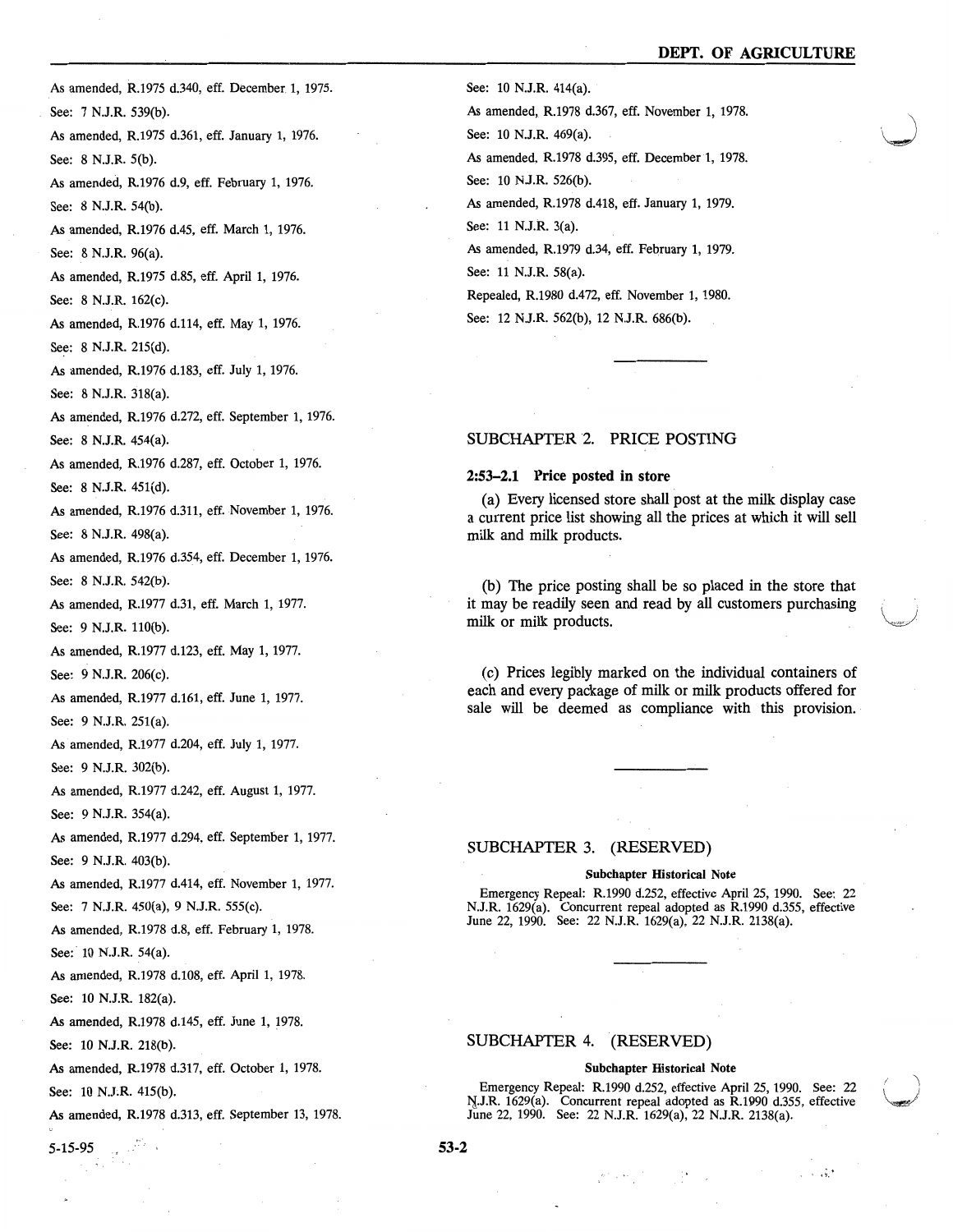*(-",,,*   $\sim$   $\sim$   $\sim$   $\sim$   $\sim$   $\sim$ 

# SUBCHAPTER 5. STORE RECORDS AND REPORTS

# 2:53-5.1 Store books of record and account

(a) Every store selling milk or milk products shall maintain such books and records, including records of any and all transactions relating to the licensee's business as are necessary for a determination by the Division of Dairy Industry that the store has complied with the applicable statutes and rules and regulations of the division. These records shall include but not be limited to the following:

1. A purchase record including a detailed daily record of all purchases of milk and milk products showing the supplier's name and number of units and prices of all products with the value of each product extended and totaled;

2. A record of rebates, discounts or allowances received, directly or indirectly, from suppliers of milk and milk products;

3. A record of equipment, loans or other items of value received or purchased from suppliers of milk and milk products with applicable documentation;

4. A detailed daily record of all payments to suppliers of milk and milk products, directly or indirectly, for loans, purchases or leases of equipment, or any other purchases;

5. A record and documentation for any agreement, arrangement, contract or common understanding with any other division licensee;

6. All books and records shall be retained at the store or other convenient location within the State of New Jersey for a period of three years to begin at the end of the calendar month to which such books and records pertain; provided that, if within such three-year period the Director of the Division of Dairy Industry notifies the store in writing that the retention of such books and records, or of specified books and records, is necessary in connection with a proceeding under the act or a court action specified in such notice, the store shall retain such books and records until further written notice from the director:

i. A store may maintain its books and records outside the State of New Jersey by notifying the director in writing and by agreeing in writing to make such records available for inspection and audit as if the records were physically located within this State.

# 2:53-5.2 Reports by stores

Every store selling milk or milk products shall file such reports as the director may require in the administration and enforcement of N.J.S.A. 4:12A-1 et seq.

# SUBCHAPTER 6. SALES BELOW COST; STORES

### Authority

N.J.S.A. 4:12A-1 et seq.; specifically 4:12A-7.

#### Source and Effective Date

R.1990 d.355, effective June 22, 1990. See: 22 N.J.R. 1629(a), 22 N.J.R. 2138(a).

#### Subchapter Historical Note

Emergency New Rule was adopted as R.1990 d.252, effective April 25, 1990. See: 22 N.J.R. 1629(a). Concurrent new rule was adopted as R.1990 d.355. See: Source and Effective Date.

# 2:53-6.1 Sales below variable cost prohibited

It shall be unlawful and a violation of this subchapter for any licensed store to offer for sale or sell milk or milk products at less than the variable cost thereof as defined in N.J.A.C. 2:53-6.2; but nothing in this section shall prevent a store from meeting the price or offer of a competitor for a product or products of like quality sold in similar quantities; provided, however, that the burden of proving and properly documenting the meeting of a competitive price shall rest with the licensee asserting the claim.

### Case Notes

Rules prohibiting sale of milk below cost did not violate substantive due process; presumptive cost guidelines for pricing milk were not administrative rules subject to notice and hearing requirements of Administrative Procedure Act. Cumberland Farms, Inc. v. Moffett, 218 N.J.Super. 331 (App.Div.1987).

### 2:53-6.2 Variable cost defined

(a) Except as hereinafter provided, the term "variable cost" as used in this subchapter shall include the net invoice cost of the milk and milk products plus all other variable costs related to the sale of milk and milk products. Such costs will be determined in accordance with generally accepted accounting principles and be allocated proportionately to each unit of product sold. These costs shall include labor, receiving, cooling, storing, selling, distributing, maintenance, delivery, gifts, and free service allocated to each unit of product sold. Not included in these costs are salaries of those engaged in administrative functions, office expenses, interest, rent, depreciation, license fees, taxes, insurance and advertising.

(b) In the absence of proof of a smaller amount, a store may add (as a proxy for total variable cost) five percent of the net invoice cost to determine the lawful selling price for milk and milk products. Also, pursuant to N.J.A.C. 2:53-6.1, a store may meet any price or offer of a competitor.